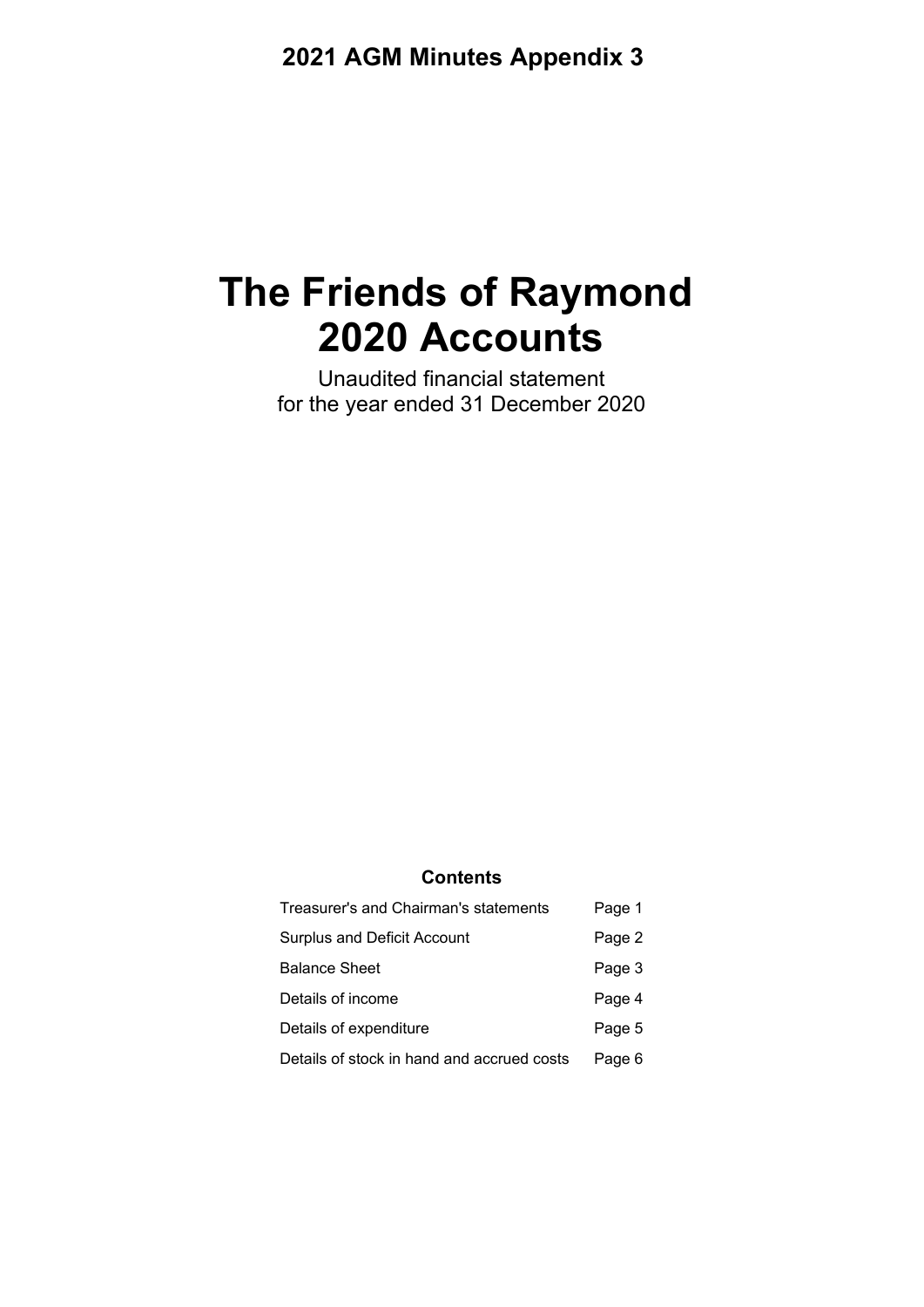### **The Friends of Raymond 2020 Accounts Treasurer's and Chairman's statements**

### **Treasurer**

I confirm that I have used my best endeavours to ensure these accounts represent a true and accurate record of the financial activity of The Friends of Raymond throughout the accounting year 2019.

**Signed** \_\_\_\_<del>\_\_\_\_</del> Nick Lake 14 March 2021

### **Chairman**

On behalf of the Trustees I approve these accounts and accept them as presented.

M<br>Valitsi

Clare Hewitt 14 March 2021

Signed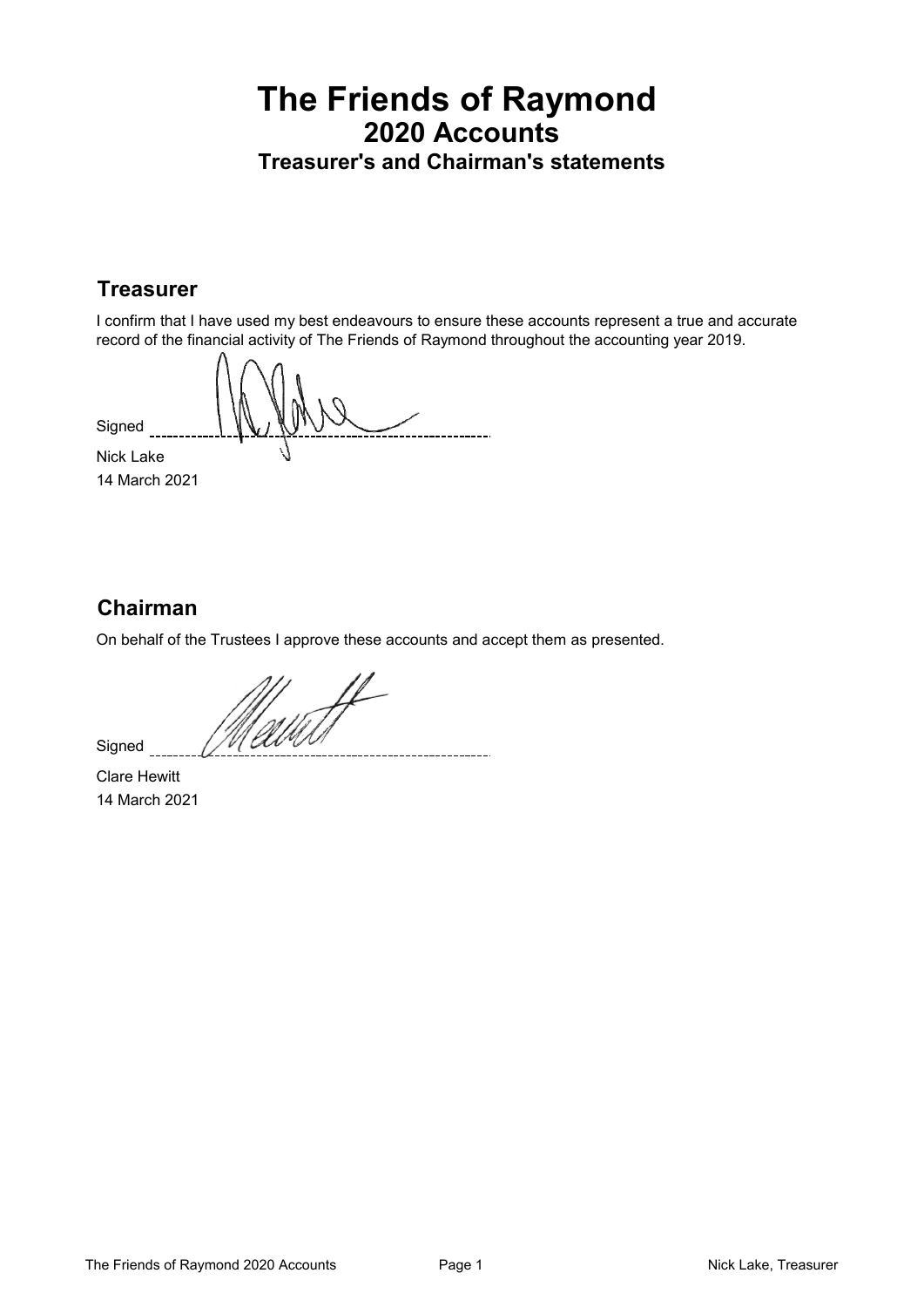## **The Friends of Raymond Surplus and Deficit Account**

for the year ended 31 December 2020

|                                          |              | 2020  |       | 2019     |
|------------------------------------------|--------------|-------|-------|----------|
|                                          | £            | £     | £     | £        |
| <b>Income</b> (see also P4)              |              |       |       |          |
| Total membership subscriptions           | 945          |       | 750   |          |
| Accrued membership subscriptions         | (275)        |       | 0     |          |
| Donations                                | 4,306        |       | 2,235 |          |
| Bucket collections/other small donations | $\mathbf{0}$ |       | 690   |          |
| Sales                                    | 254          |       | 2,755 |          |
| Gift Aid and GASDS                       | 573          |       | 620   |          |
| Other income                             | $\Omega$     |       | 164   |          |
| Savings Account interest                 | 0            |       | 3     |          |
| <b>Total Income</b>                      |              | 5,803 |       | 7,217    |
| <b>Expenditure</b> (See also P5)         |              |       |       |          |
| Cost of sales                            | 127          |       | 1,556 |          |
| Accrued sales costs (stock, see also P6) | 37           |       | (53)  |          |
| Boat operating costs                     | 2,243        |       | 1,775 |          |
| Boat maintenance costs                   | 511          |       | 4,668 |          |
| <b>Administration costs</b>              | 1,001        |       | 658   |          |
| Accrued boat/admin costs                 | (1, 174)     |       | 0     |          |
| Travel & subsistence                     | 0            |       | 0     |          |
| Miscellaneous costs                      | 206          |       | 30    |          |
| Finance costs (PayPal fees)              | 33           |       | 21    |          |
| <b>Total Expenditure</b>                 |              | 2,984 |       | 8,655    |
| <b>Surplus/(Deficit)</b>                 |              | 2,819 |       | (1, 438) |
|                                          |              |       |       |          |

#### **Notes to Surplus and Deficit Account**

All amounts shown iare rounded up or down to the nearest whole number.

**Income** and **Expenditure** are shown in more detail on Pages 4 and 5.

Details of **Stock in Hand** at the year end, and an explanation of how the stock values at the start of the year have been accrued from last year, and the values at end of the year have been accrued to next year, are shown on Page 6.

#### **Other accruals**

Owing to the change in the membership renewal date, a number of Friends renewed in Dec 2020. These renewals were recorded in the books for 2020, but I have "accrued" them to 2021, ie, moved the amount to the accounts for next year, in order to give a more accurate picture of our financial activity in 2020, and of our membership records for 2020 and 2021. I have only accrued the membership subscriptions for 2021, not any donations that were included with them.

Similarly, our insurance broker did not invoice for our 2020 marine and liability insurances until Jan 2020, but the cover for 2021 was renewed in Dec 2020. So this expenditure has been accrued to 2021, to avoid appearing to have paid for insurance twice in the same year.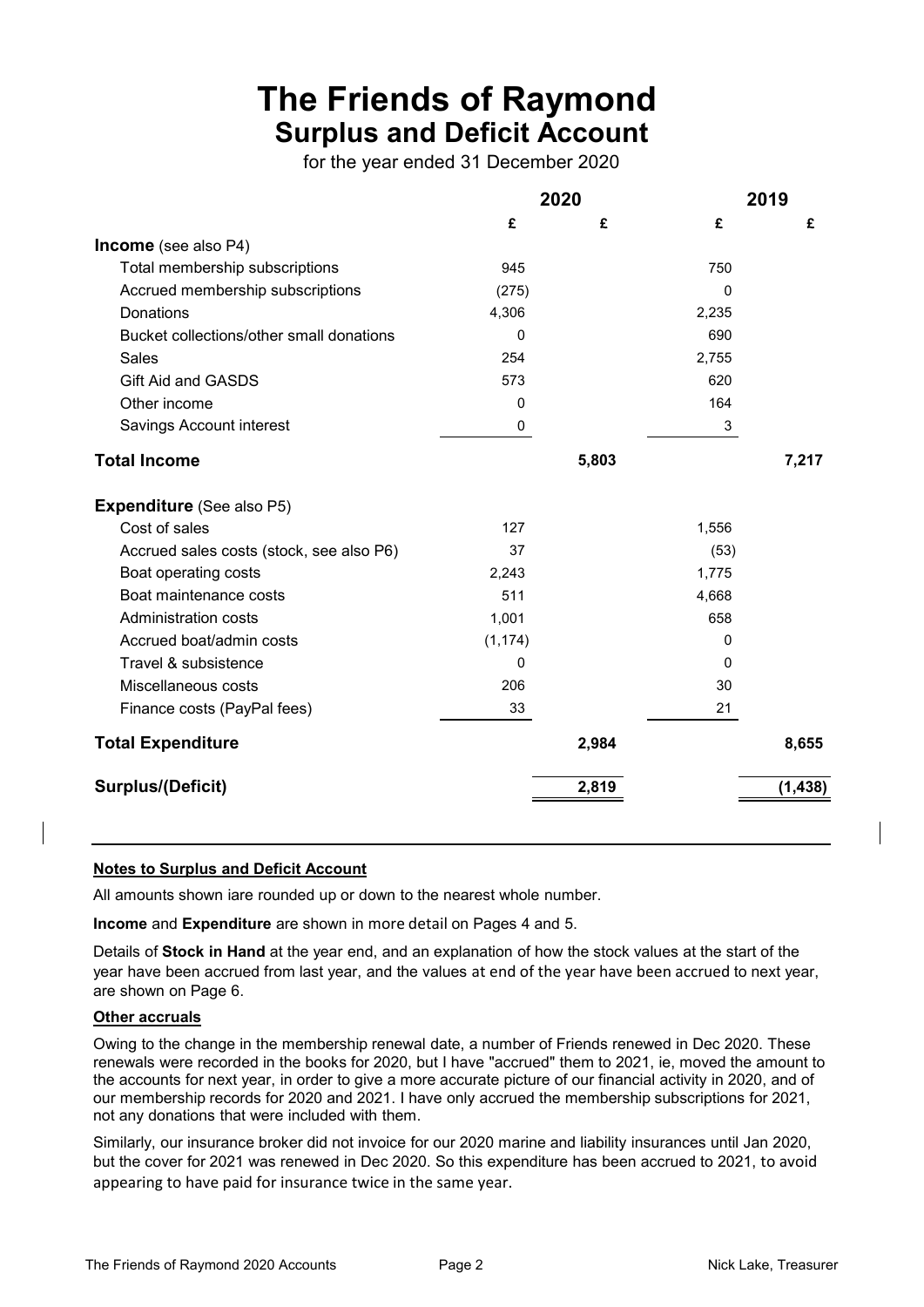### **The Friends of Raymond Balance Sheet**

at 31 December 2020

|                                                                      | 2020      |         |                | 2019    |  |
|----------------------------------------------------------------------|-----------|---------|----------------|---------|--|
|                                                                      | £         | £       | £              | £       |  |
| <b>Assets</b>                                                        |           |         |                |         |  |
| <b>Current Account</b>                                               | 4,162     |         | 1,178          |         |  |
| Savings Account                                                      | 52        |         | 1,032          |         |  |
| PayPal Account                                                       | 144       |         | 0              |         |  |
| Cash in hand                                                         | 30        |         | 30             |         |  |
| Stock in hand                                                        | 735       |         | 772            |         |  |
| Accrued expenditure                                                  | 1,174     |         | $\mathbf 0$    |         |  |
| <b>Debtors</b>                                                       | 0         |         | 197            |         |  |
|                                                                      | 6,297     |         | 3,209          |         |  |
| <b>Liablilities</b>                                                  |           |         |                |         |  |
| Accrued income                                                       | 275       |         | $\pmb{0}$      |         |  |
| Creditors                                                            | $\pmb{0}$ |         | 6              |         |  |
|                                                                      | 275       |         | $6\phantom{a}$ |         |  |
| <b>Balance (Assets minus Liabilities)</b>                            |           | 6,022   |                | 3,203   |  |
| <b>Capital</b>                                                       |           |         |                |         |  |
| Balance at 1 January                                                 | 3,203     |         | 4,641          |         |  |
| Surplus/(Deficit) for year                                           | 2,819     |         | (1, 438)       |         |  |
| <b>Capital Balance at 31 December</b>                                |           | 6,022   |                | 3,203   |  |
| <b>Total worth of The Friends of Raymond</b><br><b>Fixed assets:</b> |           |         |                |         |  |
| Valuations confirmed by Barrie Morse 9 January 2016                  |           |         |                |         |  |
| Nutfield                                                             | 45,000    |         | 45,000         |         |  |
| Raymond                                                              | 60,000    |         | 60,000         |         |  |
|                                                                      |           | 105,000 |                | 105,000 |  |
| <b>Balance at 31 December</b>                                        |           | 6,022   |                | 3,203   |  |
|                                                                      |           | 111,022 |                | 108,203 |  |
|                                                                      |           |         |                |         |  |

#### **Notes to Balance Sheet**

The fact that the books "balance", ie, that the same result for the year-end balance is achieved by, 1) subtracting the Liabilities from the Assets and, 2) by adding the Surplus to, or subtracting the Deficit from the balance at the start of the year, proves that all monies have been accounted for correctly.

**"Debtors"** refers to income expected and accounted for in the year but which had not been received or did not appear on the bank statement by the year end. There were no debtors at 31 Dec 2020.

**"Creditors"** refers to invoices, expenses claims or other requests for payment received and accounted for in the year but which had not been paid, or did not appear on the bank statement, by the year end. There were no creditors at 31 Dec 2020.

**"Accrued expenditure"** is an "Asset" because accruing it to next year increases this year's balance.

**"Accrued income"** is a "Liability" because accruing it to next year reduces this year's balance.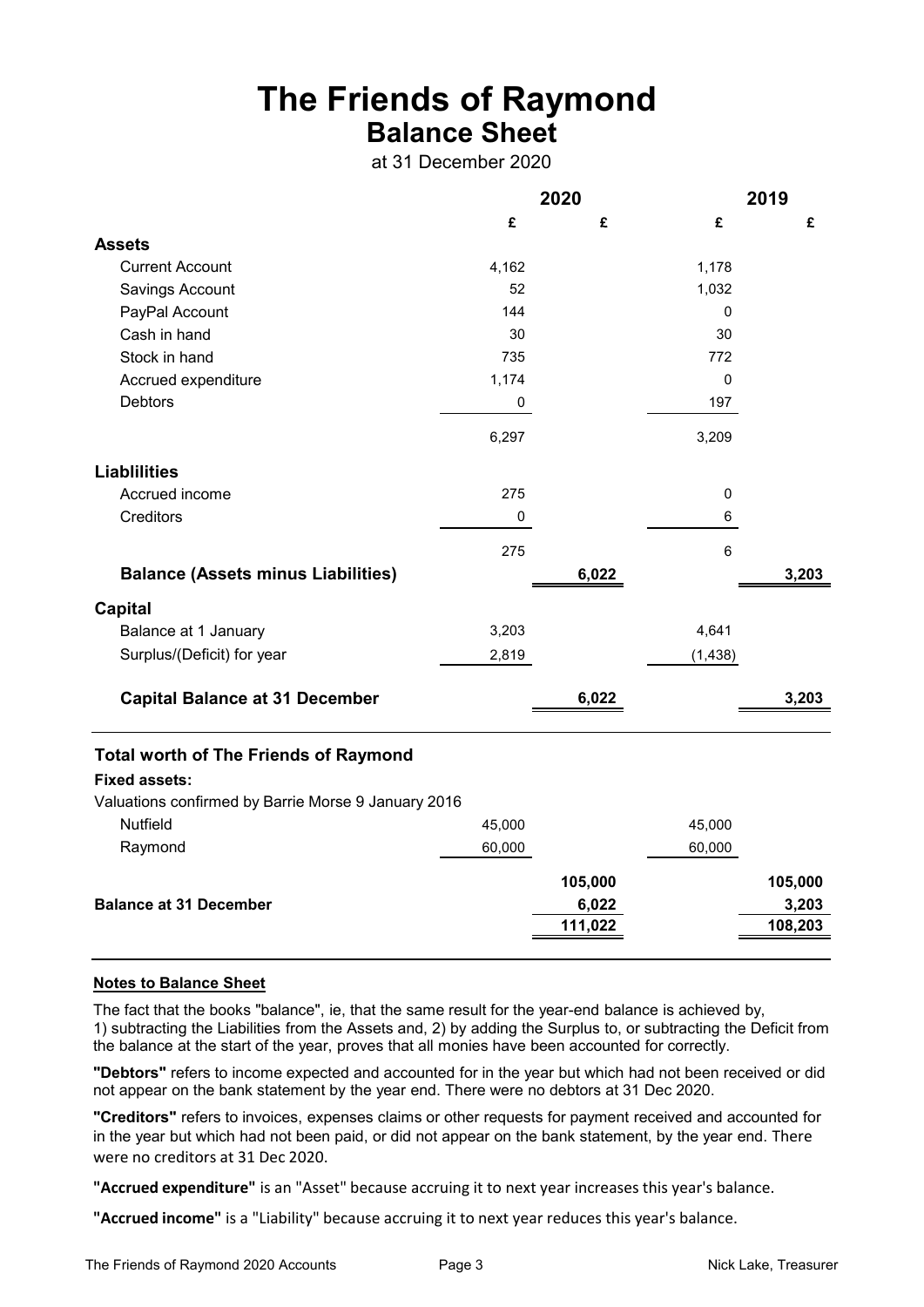## **The Friends of Raymond Details of Income**

for the year ended 31 December 2020

|                                                  | £        | £        | £        |
|--------------------------------------------------|----------|----------|----------|
| <b>Memberships</b>                               |          |          |          |
| 40 subscriptions @ £10                           |          | 400.00   |          |
| 1 subscription @ £10 (for 2019 in arrears)       |          | 10.00    |          |
| 16 subscriptions @ £15                           |          | 240.00   |          |
| 1 subscription @ £20                             |          | 20.00    |          |
| We also received:                                |          |          | 670.00   |
| 10 subscriptions @ the new £15 rate              | 150.00   |          |          |
| 5 subscriptions @ the new £25 rate               | 125.00   |          |          |
| To be accounted for in 2021                      | 275.00   |          |          |
| <b>Donations</b>                                 |          |          |          |
| Individual donations:                            |          |          |          |
| Narrow Boat Trust (for loan of Nutfield in 2019) | 521.00   |          |          |
| Alison Cockerill (towards Raymond's ropework)    | 250.00   |          |          |
| Narrow Boat Trust (for loan of Nutfield in 2020) | 750.00   |          |          |
| <b>Braunston Marina</b>                          | 1,000.00 |          |          |
| Norman Townsend (from his sales over the year)   | 572.00   |          |          |
|                                                  |          | 3,093.00 |          |
| Other donations from Friends and supporters      |          | 1,212.90 |          |
| Small donations*                                 |          | 0.00     |          |
|                                                  |          |          | 4,305.90 |
| <b>Sales</b>                                     |          |          |          |
| Turnover on general sales                        |          |          | 253.50   |
| <b>Claimed from HMRC</b>                         |          |          |          |
| Gift Aid for 2019                                |          | 401.18   |          |
| GASDS "top-up" for 2019                          |          | 172.48   |          |
|                                                  |          |          | 573.66   |
| <b>Savings Account Interest</b>                  |          |          |          |
| Total interest credited                          |          |          | 0.25     |
| <b>TOTAL</b>                                     |          |          | 5,803.31 |

\***Small donations** are bucket collections and other donations up to £20 given by individuals who have not declared for Gift Aid. A "top-up" of 25% of small donations can be claimed from HMRC under the Gift Aid Small Donations Scheme (GASDS). Owing to there being no events in 2020, we did not collect any small donations in this year.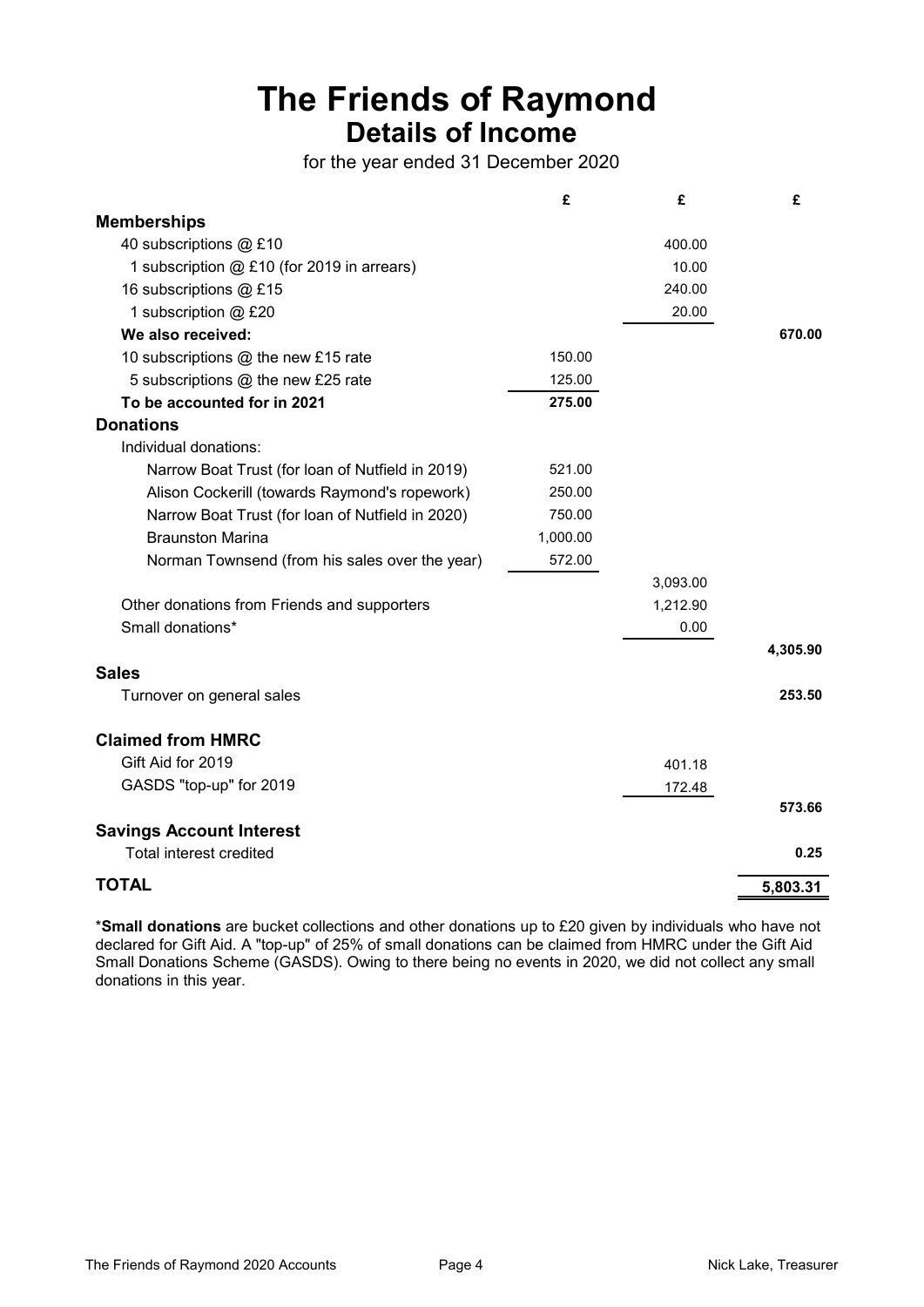## **The Friends of Raymond Details of Expenditure**

for the year ended 31 December 2020

|                                                                 | £      | £      | £        |
|-----------------------------------------------------------------|--------|--------|----------|
| <b>Sales costs</b>                                              |        |        |          |
| Show entry fees, costs etc                                      |        | 0.00   |          |
| General sales items                                             |        | 127.05 |          |
|                                                                 |        |        | 127.05   |
| <b>Boat operating costs</b>                                     |        |        |          |
| Roving Trader licence (Raymond)                                 |        | 212.00 |          |
| Roving Trader licence (Nutfield)                                |        | 328.37 |          |
| Marine insurance (2020)                                         |        | 817.60 |          |
| Marine insurance (2021, accrued to next year)                   | 817.60 |        |          |
| Diesel                                                          |        | 67.20  |          |
|                                                                 |        |        | 1,425.17 |
| <b>Boat maintenance costs</b>                                   |        |        |          |
|                                                                 |        |        |          |
| Items and equipment purchased for DIY maintenance:              |        |        |          |
| Engine oil                                                      | 53.42  |        |          |
| Tarps and weights for Nutfield                                  | 44.98  |        |          |
| Materials for steps for Raymond                                 | 72.82  |        |          |
| Sundry items                                                    | 47.34  |        |          |
|                                                                 |        | 218.56 |          |
| Professional services and facilities:                           |        |        |          |
| Rupert Smedley (BSS examination, Nutfield)                      | 165.00 |        |          |
| Union Canal Carriers (repair to diesel lift pump)               | 26.00  |        |          |
|                                                                 |        | 191.00 |          |
| Items purchased as replacements or additions:                   |        |        |          |
| Ropes from Tradline Rope & Fenders                              | 70.00  |        |          |
| Fire extinguisher & CO alarm                                    | 31.73  |        |          |
|                                                                 |        | 101.73 |          |
|                                                                 |        |        | 511.29   |
| <b>Administration costs</b>                                     |        |        |          |
| Webhosting                                                      |        | 114.88 |          |
| Accountants' fees for BLCC Ltd and K&T Ltd                      |        | 120.00 |          |
| Public & Employer's Liability insurance (2019)                  |        | 336.00 |          |
| P&EL insurance (2021, accrued to next year)                     | 336.00 |        |          |
| IWA and HNBC membership fees (2020)                             |        | 74.00  |          |
| HNBC membership fee (2021, accrued to next year)                | 20.00  |        |          |
|                                                                 |        |        | 644.88   |
|                                                                 |        |        |          |
| <b>Miscellaneous costs</b>                                      |        |        |          |
| Expenses incurred by Nick Lake in the use of his boat Sep-2019* |        | 156.70 |          |
| Plaque engraving (Richard Clapham)                              |        | 50.00  |          |
| *£130 donated back by NL                                        |        |        | 206.70   |
| <b>Other outgoings</b>                                          |        |        |          |
| PayPal fees                                                     |        | 32.73  |          |
| Accrued stock costs (see P6)                                    |        | 37.00  |          |
|                                                                 |        |        | 69.73    |
|                                                                 |        |        |          |
| <b>TOTAL</b>                                                    |        |        | 2,984.82 |